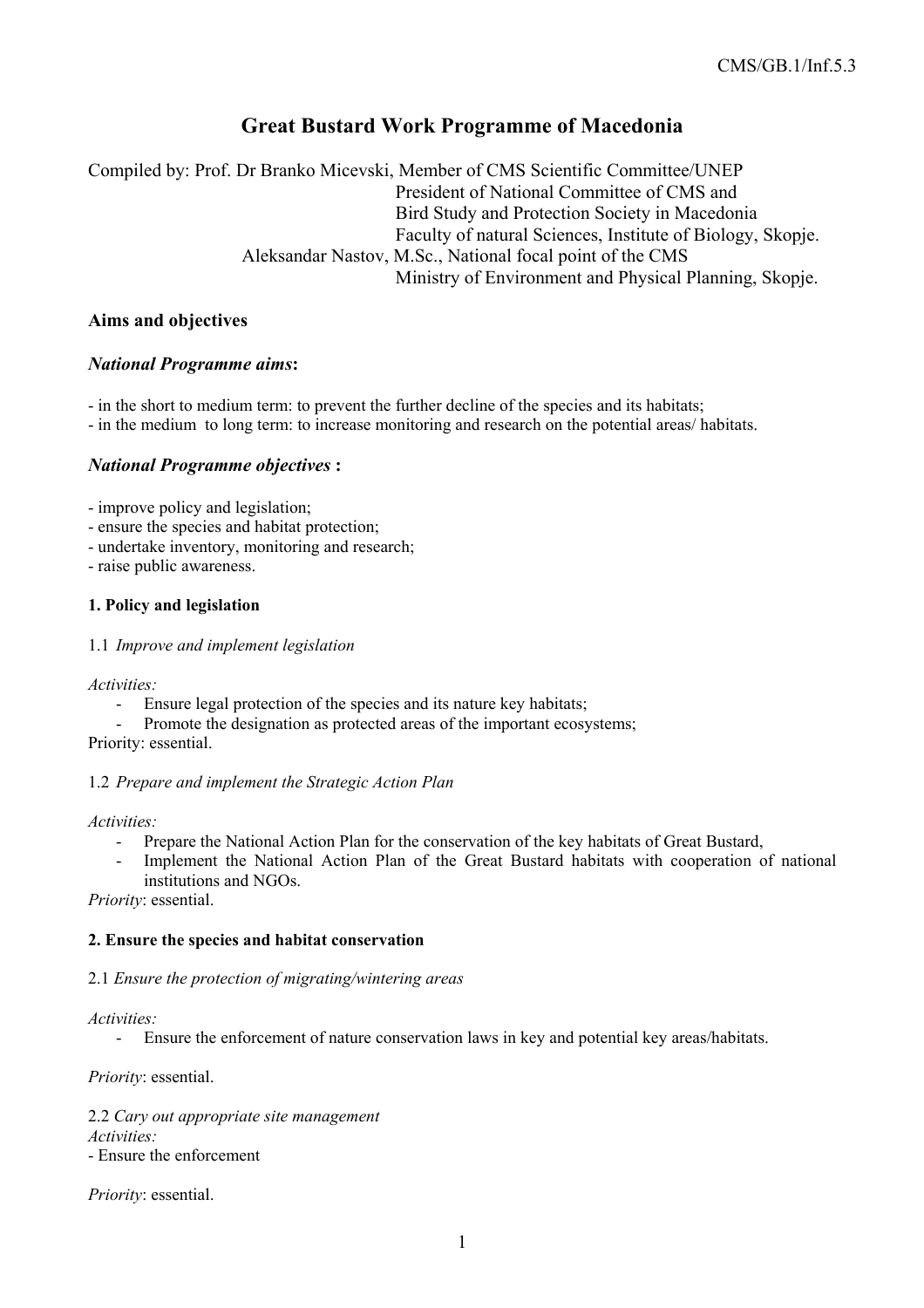# **3. Cary out monitoring and research**

#### 3.1 *Monitor ecological change*

*Activities*:

- Monitor habitat changes and identify responsible factors as potential key sites.

*Priority*: high.

#### **4. Raise public awareness and undertake training**

#### 4.1. *Raise public awareness*

*Activities*:

- Inform farmers (land-users) and other relevant holders about the importance of the integral protection and conservation of the Great Bustard and its habitats (including potential key sites);

- Undertake public awareness activities with hunters, farmers, local communities, etc.;

- Produce and distribute relevant publications, leaflets, posters, video-cassettes, CD, etc.

*Priority*: high.

#### **Timing of implementation of this activities:**

*Activities*: (see p. 1-4)

*Timing:* 2005 and next 3-5 years.

*an*.